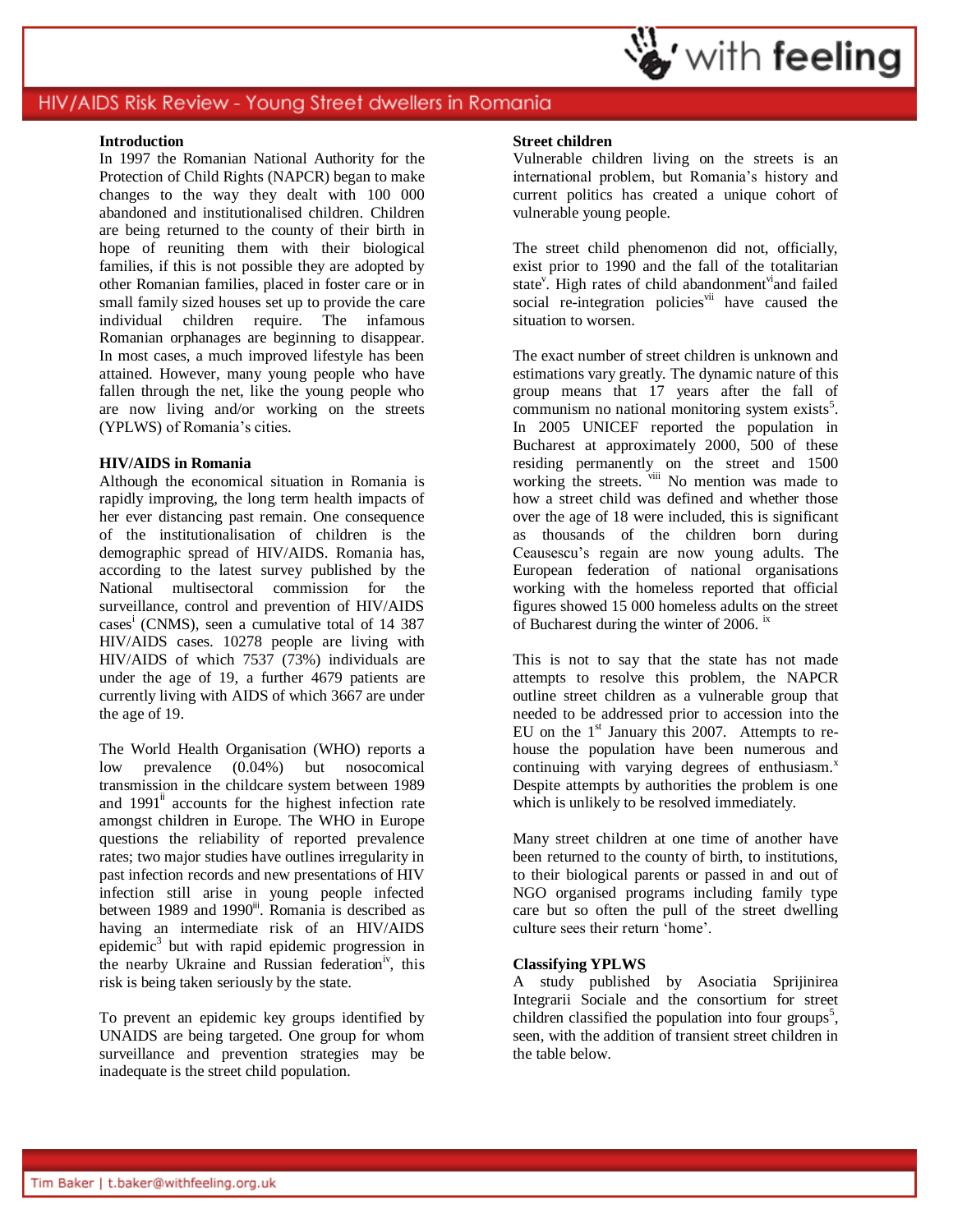

### **Classification table**

Class 1 A child who works and lives full time on the street

- a) True
- b) Transient

#### Class 2

A child who works the street during the day but link with their family by evening (this may be due to overcrowded at home, the desire to pass time or lucrative street activities)

### Class 3

A youth that lives on the street  $-$  a former street child whom social re-integration has failed. Legally not seen as children but incorporated into the street child category. a)true

b)transient

#### Class 4

A child who lives with parents on the street this includes those whose parents are *Class 3*

Restructuring the child care system has resulted in a rise in the transient street child. A transient street child will be defined as one remaining on the streets for a period of less than 6 months. Sending children away from institutions and returning them, to either biological family or to alternative family type care, is in principle the most suitable arrangement, every child needs a stable and loving home<sup>xi</sup>. However, the re-accommodation of 100 000 individuals, has seen many end up in unsuitable new homes and subsequently the street. In many incidences there are social workers from state or non governmental organisations who have prior relationships with these children who are able to assist in the rehousing of these children.

One must consider those leaving state care at the age of 18 or when their formal schooling finishes. At this point the state is no longer has responsibility for them and without the support of a family options are limited. Despite attempts by caring members of the local authorities many are, left to fend for themselves. This would be less concerning if it weren't for public's negative perception of institutionalised children and the problem this provides in career prospects. Of these young people those with Roma origin face particular difficulty. This minority community has historically been a discriminated against by the Romanian societyxii, for an institutionalised Roma adolescent employment opportunities are sparse. Further to this, they are less likely to find support with their biological families; children who have not grown up within the gypsy community are too often rejected for not suiting this culture.

# **Child abandonment today**

Despite much effort, the high rate of child abandonment in Romania has not altered in the last three decades.<sup>xiii</sup> When in 1966 Ceausescu was concerned by the rate of population growth he passed a decree to encourage child birth. Restrictions continued to be passed, severely constraining the use of contraception and abortion, until  $1985<sup>xiv</sup>$ ; subsequently a dramatic rise in birth rates was seen. In a setting with strong social traditions, anxious mothers left illegitimate or unwanted children on maternity wards across the country, slowly creating a society in which abandoning a child is still not uncommon today.

Birth was not the only time at which children were abandoned, poverty exacerbated the problems of alcoholism, domestic violence and marital unrest; unwanted or disabled children made these situations worse. Many parents simply left children in public places or the children themselves ran away.

*UNICEF highlighted the following as key reasons for the high levels of child abandonment.<sup>6</sup>*



Today approximately 35 000 children remain in institutions and many more remain under the care of NAPCR. The street child problem is being addressed with a rapid intervention unit<sup>1</sup>, but this requires good cooperation between the police and the legal system, themselves undergoing substantial reform. The number of YPLWS is becoming less pronounced but the problem is not going to disappear over night.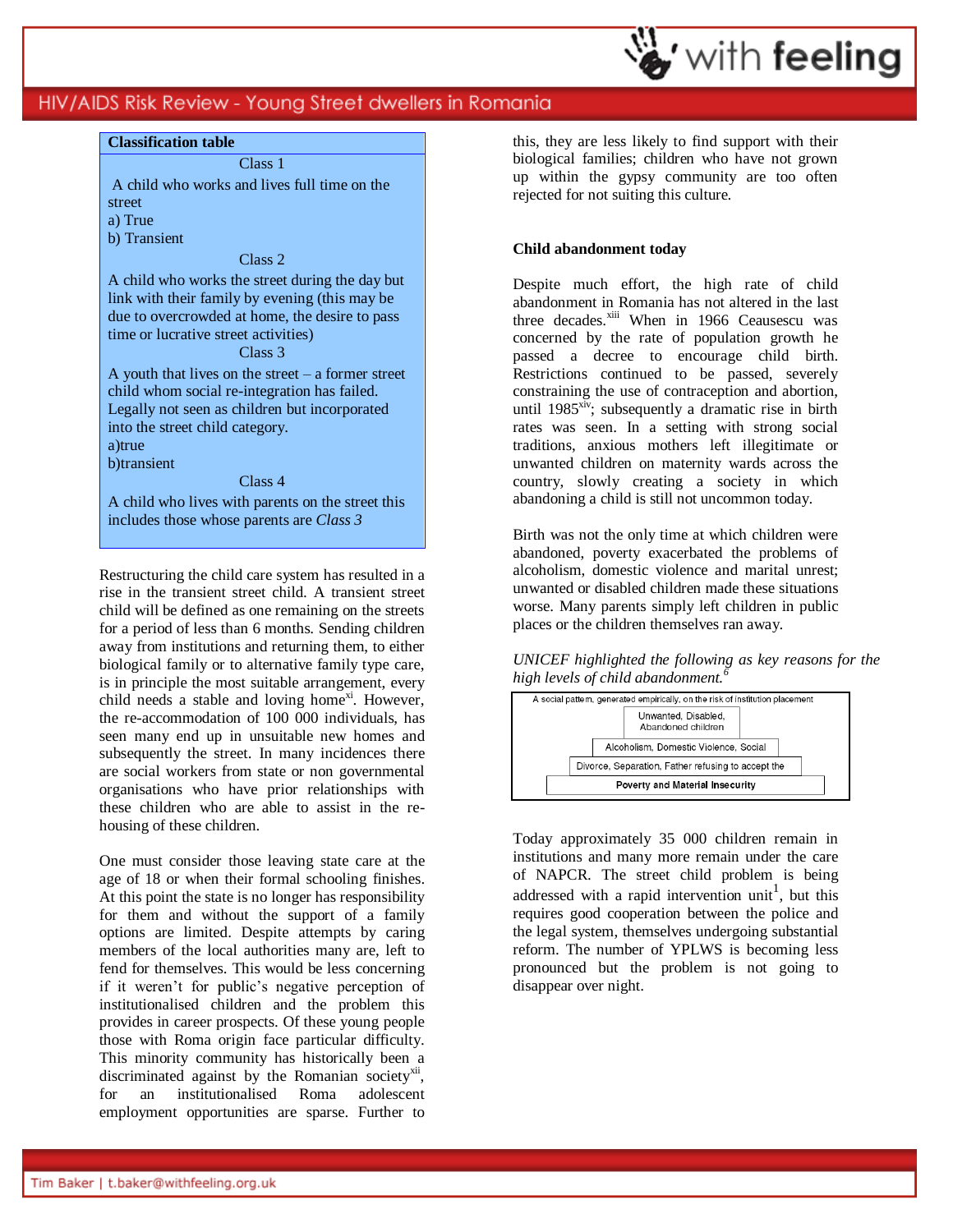

### **HIV/AIDS - A Problem for YPLWS?**

The  $2004-2007$  report from the CMNS<sup>1</sup> reviewed street youths as one of Romania's 8 high risk groups.



This report described no national level analysis of HIV/AIDS in the street youth population but also no record of HIV/AIDS and STI cases. It observes the Romanian Association against AIDS report, in Bucharest 2004, screening 1103 street youths (including those under the age of 18) for syphilis. This showed an infection rate of if 5.7% in girls and 5.6% in boys.

### **Risk behaviours**

Amongst the general population the dominant route for infection is sexual transmission. This is greatest in young people between  $15$  and  $29<sup>1</sup>$ . Despite public health efforts, the average age of first intercourse is decreasing with no significant rise in condom use,<sup>7</sup> a national survey shows 50% of men and 20% of women have had more than two sexual partners in the past three months.<sup>xv</sup> Considering that the nosocomical incidence of HIV/AIDS is most pronounced in those born between 1989 and 1990, it is concerning that a report published in the Lancet 2006 discusses HIV positive status being withheld from 20% of those under the age of 18 known to be infected.<sup>xvi</sup> In both YPLWS and general population analysis of syphilis infection has been conducted. In the general population, the increase in of HIV infection rates correlates with the increase in syphilis transmission<sup>3</sup>. Similar patterns may be seen in the street child population, in both groups 5% of the population are infected with syphilis.<sup>1</sup>

The most common reason for YPLWS is abuse. The WHO's Report on Violence and Health declares nearly half of Romanian parents admitted to 'regularly' beating their children, 9.1% of Romanian children have been sexually abused $x<sup>will</sup>$ and  $1.1\%$  of girls have been raped<sup>xviii</sup>. This will, considering the psychological impact of institutionalisation or abuse in the home, exaggerated risk behaviours and add to the complexity of sexual contact histories for YPLWS<sup>17</sup>, xix<sub>,</sub> xx

# **Labour forms**

YPLWS tend to operate as part of a group with hierarchal dynamics. A group leader assigned due to experience, size and aggression will encourage members to utilise their skills for greatest benefit of a group. Leadership leads to considerable gain; be this financial, sexual or status-linked.<sup>7</sup>

The main source of income for the street youths varies, the ILO rapid assessment 2002 highlighted the various job types.<sup>7</sup>

> Begging Car washing House work Loading and unloading goods Selling goods Collecting waste materials Prostitution Theft

Analysis of the juvenile justice system in 2003 identified significant labour related risks including that of HIV/AIDS. The most significant risks are seen in prostitution and drug trafficking although short duration of ILO assessment hindered the analysis of these. Research conducted by Save the Children in 1997 reported that 35% of female street children had engaged in survival sex $^{xxi}$  and 20% of male street children had been subjected to paedophilia at least once.<sup>21</sup>

### **Drug use**

Drug use is a substantial problem; the inhalation of paint thinner fumes has become an large part in street youth culture. There is anecdotal evidence that the use of intravenous drug use is becoming more prevalent<sup> $xxi$ i</sup> this is unsurprising given the high level of heroin use in the general population. Heroin is the most frequently abused drug in Bucharest, a dramatic increase between 1998 and 2004 sees an estimated 24 000 injecting heroin users<sup>xxiii</sup> 80% of these users are aged 16 to 29 of which  $70\%$  are unemployed<sup>xxiv</sup>. There is significant evidence that substance abuse amongst young people with behavioural problems increases the risk of  $HIV/AIDS$  substantially.<sup>xxv-28</sup> If anecdotal evidence of heroin use reflects the reality this risk increases further.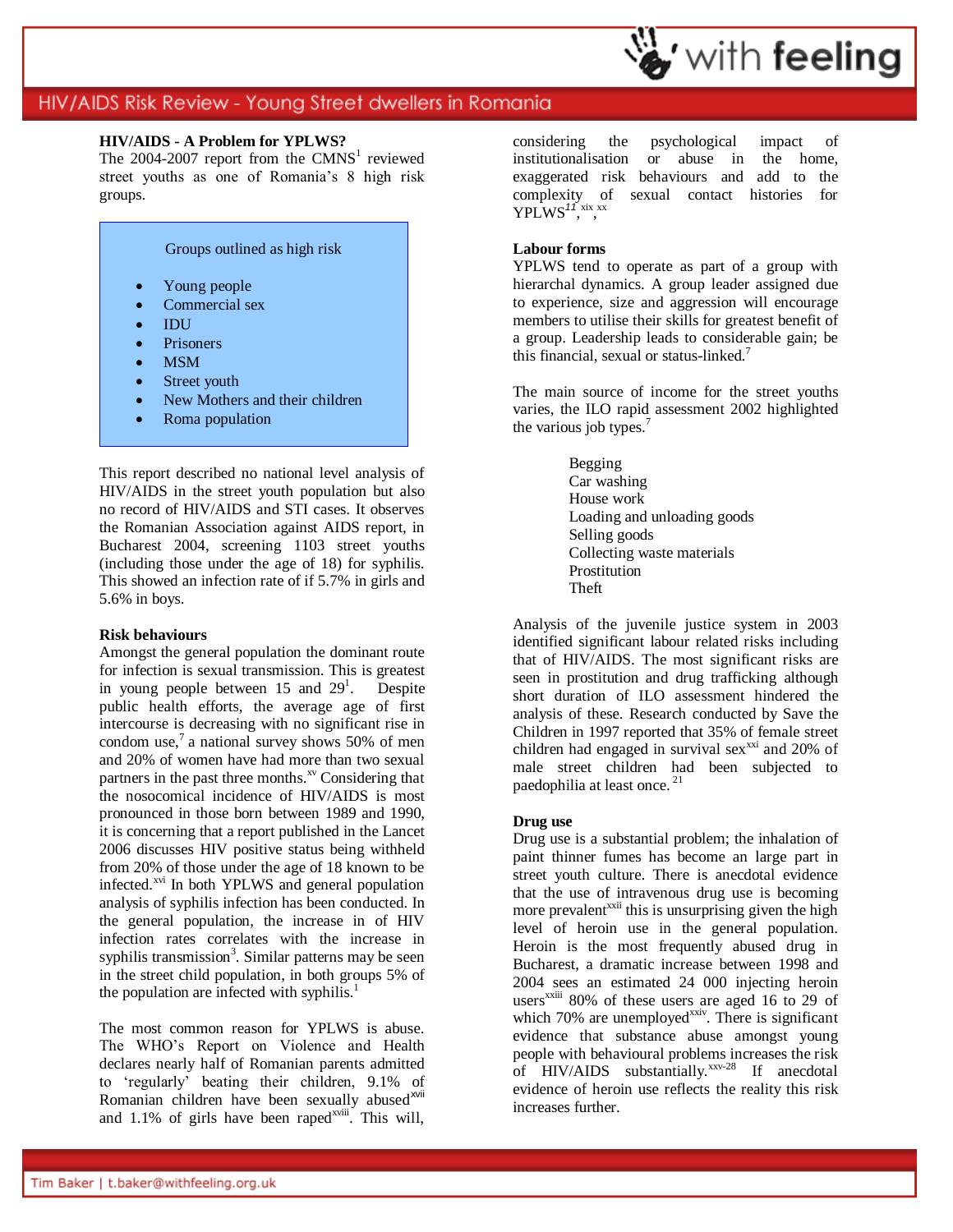### **Judicial system**

Possible involvement in illicit labour places young people on the street in actual/perceived conflict with the law. YPLWS rarely have identity documentation and so suspicious police all too often article and arrest them. 5 Save the Children reported a low level of education in the SC group 45% dropped out of school by the age of 10 with a further 20% having never been to school.<sup>21</sup> This in combination with limited access to information means the vast majority do not know the rights they are entitled to or are properly aware of the consequences to their actions.

Globally UNAIDS place prisoners in the four most at risk populations.<sup> $29$ xxvi</sup> In Romania the occupation rate of penitentiaries is between 150% and 700%; 14% of prisoners share beds. Here CMNS outlined unprotected sex as the primary cause of transmission, noting the prohibition of marital visits and that 67% declared never to have used condoms. Low hygiene levels, common razor use, tattooing and self mutilation are reported as high risk factors for HIV AIDS in prison. One street youth interviewed described self mutilation as a custody escape mechanism; cutting his arms on route to the police station meant he was released 'because it makes to much paperwork'. The number of children in conflict with the law correlates with the explosion of the street youth culture after 1989. Today there is significant concern for high rates, increased gravity and organisation of youth crime.<sup>5</sup>

### **Conclusion and recommendations**

Officially the problem of HIV/AIDS does not exist in YPLWS of Romania's cities. However the group has been outlined as a high risk group. This report presented information which highlights the complex nature of YPLWS and how their behaviour as a cohort interacts with many of the high risk groups highlighted by the CMNS report.

It is possible that classification in an alternative group may offer an explanation for the apparent non-existence of HIV/AIDS infection in YPLWS.

An interview with a voluntary worker at victor Babes hospital for children with HIV/AIDS highlighted a problem that had arisen in the previous month. An institutionalized, HIV positive, youth had been returned to his parents, abused and was subsequently living on the streets. The volunteer was unaware of shelters for his care and due to his asymptomatic state was unable to have him admitted to a ward. Fortunately after waiting a few days the wounds given by his drunken father became infected. He was admitted.

This transient street child is outside of the scope of other CMNS high risk groups and infected with HIV/AIDS.

Fear of stigmatisation may influence YPLWS being tested for HIV/AIDS. Stigmatization of the institutional child and those with Roma origins has been discussed; homelessness itself will present further stigmatization, these combined with an HIV positive status would make life very difficult. There is significant stigma attached to HIV positive status in Romania <sup>12</sup> <sup>16</sup>

As a group YPLWS are highly dynamic, monitoring a continually changing group is clearly difficult. A national monitoring centre pulling together the resources and knowledge from both NGO's working with vulnerable young people and the state could dramatically improve this. By monitoring and intervening where appropriate, any epidemic to which the YPLWS are clearly at risk will be better controlled. Clearer communication on a national level will ensure that the sub-human living conditions, the lack of basic medicine and access to sanitary conditions which have not been explored in this review can be addressed. These vulnerable young people may then have a chance to integrate into the society from which they are outcast.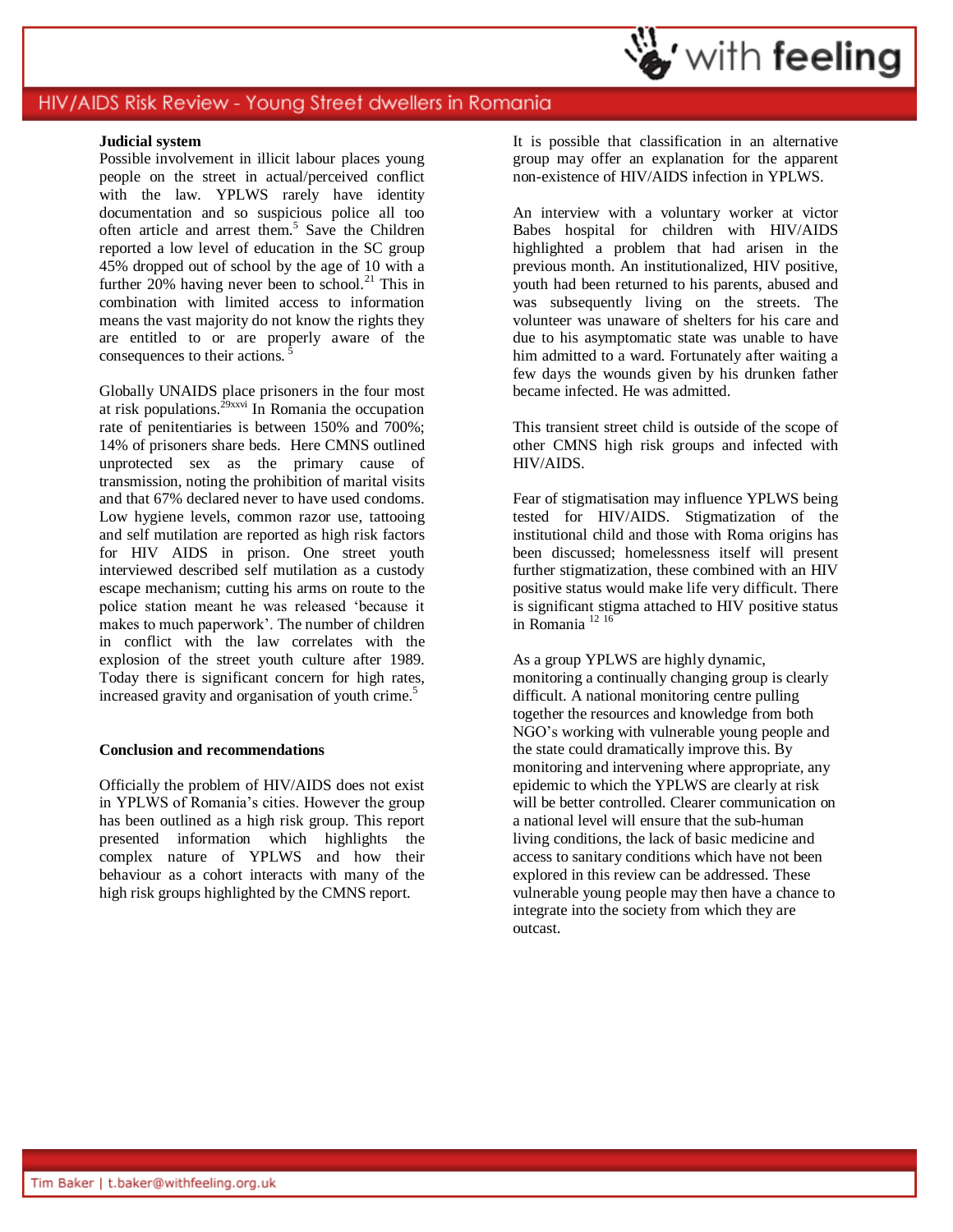$\overline{a}$ 

<sup>i</sup> National Multisectoral Commission for the Surveillance, Control and Prevention of HIV/AIDS et al. National strategy for surveillance, control and prevention of HIV/AIDS cases 2004-2007. Bucharest. Government of Romania. 2006

with feeling

ii Franceshi S, Dal Maso L, La Vecchia. Trends in incidence of AIDS associated with transfusion of blood and blood products in Europe and the United States, 1985-93. BMJ 1995;311:1534-6

iii Matic S, Lazarus J & Donoghoe M. HIV/AIDS in Europe – Moving from death sentence to chronic disease management. Copenhagen: Who regional office for Europe 2006

<sup>iv</sup> Godinho J, Jaganjac N, Eckertz D, Renton A, Novotny T, Garbus L. World bank review of Balkans. HIV/AIDS in the western Balkans, Priorities for early prevention in a high risk environment. Washington,DC: The World Bank; 2005 [accessed  $30.12.06$ ] – URL [http://www](http://www-wds.worldbank.org/external/default/WDSContentServer/WDSP/IB/2005/10/27/000160016_20051027130819/Rendered/PDF/3401810HIV0AIDS0in0the0Western0Balkans.pdf)[wds.worldbank.org/external/default/WDSContentServer/WDSP/IB/2005/10/27/000160016\\_20051027130819/Rendered/P](http://www-wds.worldbank.org/external/default/WDSContentServer/WDSP/IB/2005/10/27/000160016_20051027130819/Rendered/PDF/3401810HIV0AIDS0in0the0Western0Balkans.pdf) [DF/3401810HIV0AIDS0in0the0Western0Balkans.pdf](http://www-wds.worldbank.org/external/default/WDSContentServer/WDSP/IB/2005/10/27/000160016_20051027130819/Rendered/PDF/3401810HIV0AIDS0in0the0Western0Balkans.pdf)

<sup>v</sup> Gregorian R, Hura-Tudor E, Feeny T. Street children and juvenile justice in Romania.: Consortium for Street Children in association with Asociatia Sprijinirea Integrarii Sociale. 2004 [accessed 16.01.07] [http://www.violencestudy.org/europe](http://www.violencestudy.org/europe-ca/PDF/Romania_ASIS_04.pdf)[ca/PDF/Romania\\_ASIS\\_04.pdf](http://www.violencestudy.org/europe-ca/PDF/Romania_ASIS_04.pdf)

viUNICEF, National Autority for Child Protection and Adoption. Child Care System Reform in Romania 2004

<sup>vii</sup> Alexandrescu G. Romania working street children in Bucharest: a rapid assessment. International labour organisation, International Program on the Elimination of Child Labour Geneva; 2002

viii UNICEF. UNICEF Romania Annual Report 2005. Bucharest: Smart publishing house; 2006

<sup>ix</sup> European federation of national organisations working with the homeless [online]. URL: http://www.feantsa.org/code/EN/pg.asp?Page=548 [accessed 20/12/06]

<sup>x</sup> Chiritoiu B. The fate of institutionalised children [online]: URL:http://www.policy.hu/chiritoiu/institutionalizedchildren.pdf

xi Brown K, Hamilton-Giachritsis C, Johnson R, Ostergren M. Overuse of institutional care for children in Europe. BMJ 2006;332:485-487

<sup>xii</sup> Kittredge M, Nielsen L, Buhuceanu F, Georgieva D, Staneková D. Social assessment of Roma and HIV/AIDS in Central East Europe. United Nations Development Program – Romania country office centre for health policies and services. Bucharest 2003-2004

xiii UNICEF. Situation of Child abandonment in Romania 2005, Exectutive summary. [online]. 2005 [accessed – 07.01.07]: URL[:http://www.unicef.org/romania/resources.html](http://www.unicef.org/romania/resources.html)

xivBerelson B. Romania's 1966 anti-abortion decree: the demographic experience of the first decade. Popul Stud (Camb). 1979 Jul;33(2):209

xv United Nations systems in Romania et al. Common Country Assessment Bucharest; 2003

xvi Ionescu C. Romanian parents keep HIV a secret from infected children. Lancet 2006 May 13;367(9522): 1566

xvii Krug EG et al. World report on violence and health. Geneva, WHO. 2002

xviii Matic S, Lazarus J & Donoghoe M. HIV/AIDS in Europe – Moving from death sentence to chronic disease management. Copenhagen: WHO regional office for Europe; 2006 *citing: - Browne K, National Authority for Child*